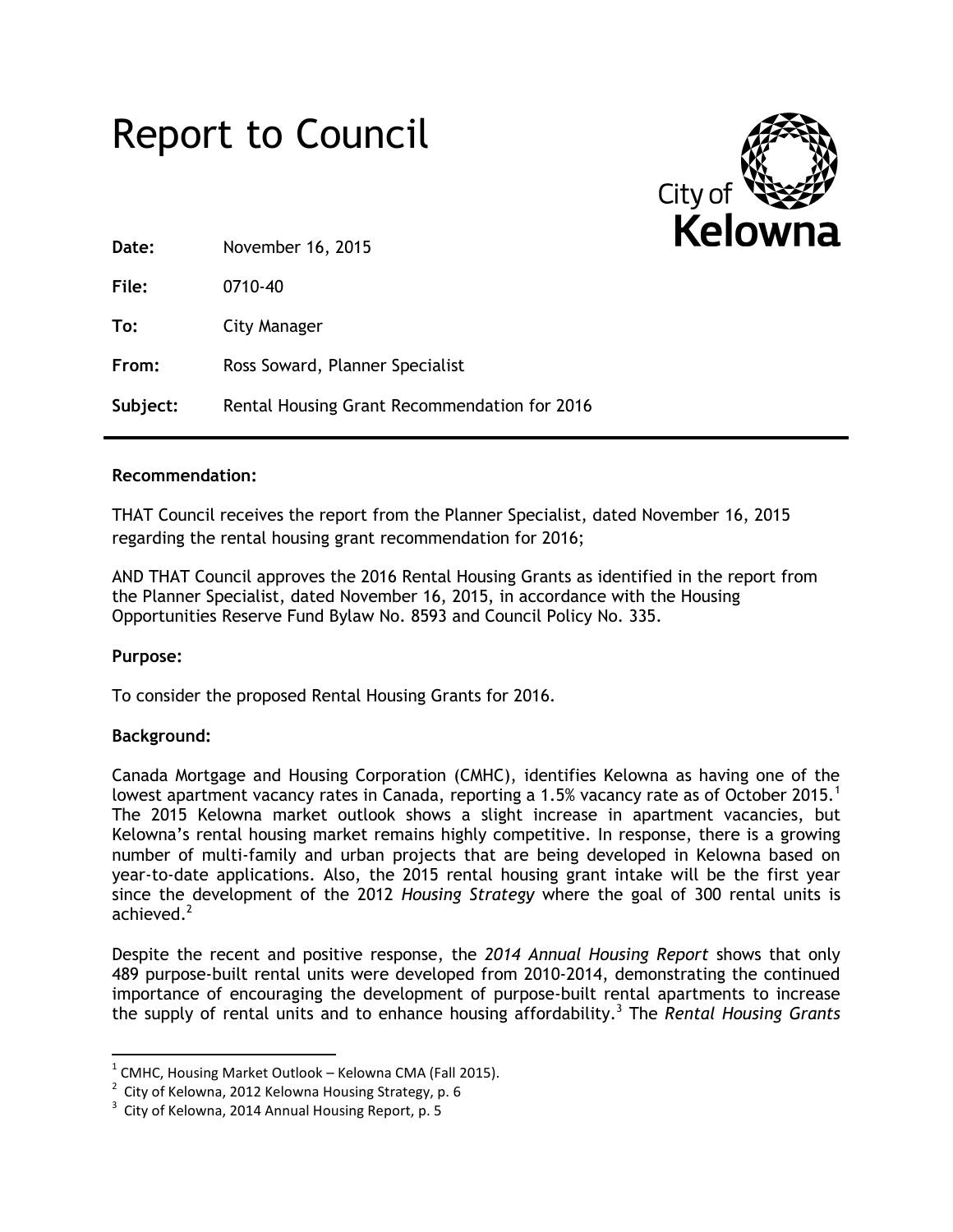program was expanded by Council in 2012 to provide incentives for non-profits or private developers looking to build purpose-built rental housing.

Applications for 2016 grants were required by the end of September 2015 in accordance with Council Policy No. 335. The properties being recommended for rental housing grants in 2016, are as follows:

- 1. \$75,866 for 78 units at 2065 Benvoulin Rd
- 2. \$8,753 for 9 units at 310 Homer Rd
- 3. \$75,866 for 78 units at 1170 Highway 33
- 4. \$22,370 for 23 units at Highway 33 & Dundas
- 5. \$53,495 for 55 units Academy Way

 $\overline{\phantom{a}}$ 

6. \$49,543 for 86 units at 1745 Chapman  $P^4$ 

The rental housing grants have been established to help offset the cost of DCCs. Based on the rental applications received and the Development Cost Charge (DCC) estimates, the amount the City could authorize for rental housing grants would be \$3,378,745, which is the total estimated cost of DCC's. However, the 2016 budget (subject to final Council approval) provides for \$320,000 in total. On the basis of the projected 2016 budget the recommended grants are summarized in the table outlined below.

| Project             | <b>Dwelling Units</b><br>Supported | Recommended<br><b>Grants</b> | <b>Estimated</b><br><b>DCC</b> | <b>Type of Units</b>                          |
|---------------------|------------------------------------|------------------------------|--------------------------------|-----------------------------------------------|
| 2065 Benvoulin Rd   | 78                                 | \$75,866                     | \$1,021,176                    | Non-profit subsidized purpose built<br>rental |
| 310 Homer Rd        | 9                                  | \$8,753                      | \$105,379                      | Purpose-built rental                          |
| 1170 Highway 33     | 78                                 | \$75,866                     | \$703,178                      | Non-profit subsidized purpose built<br>rental |
| Highway 33 & Dundas | 23                                 | \$22,370                     | \$268,734                      | Purpose-built rental                          |
| Academy Way         | 55                                 | \$53,495                     | \$268,734                      | Purpose-built rental                          |
| 1745 Chapman Pl.    | 86                                 | \$49,543 (capped)            | \$1,011,543                    | Non-profit subsidized purpose built<br>rental |
| <b>Totals</b>       | 329                                | \$285,895                    | \$3,378,745                    |                                               |

Grant recipients will be notified by letter of the amount of the grant and advised that they need to include a copy of the letter with their building permit application in order to receive DCC credit. Prior to receiving a grant, applicants must enter into a housing agreement with the City for a minimum of ten years. After ten years a request can be made to release the notice of the housing agreement. Discharging a housing agreement early requires Council approval and a subsequent repayment of the grant funding to the City. Requesting an early release of a housing agreement is not likely for provincially subsidized non-profit rental housing. However, requests for early release to facilitate stratification of purpose-built rental buildings can be expected. Letters outlining this process are sent to grant recipients and the letters specify that repayment of the grant is required if the housing agreement is lifted. This process will also be reaffirmed in the housing agreement.

 $^4$  1745 Chapman Pl received land for the cost of \$1 from the City of Kelowna. For this reason, the maximum amount payable to the project is capped at \$49,543 (total DCC's less market value of land), as per *Rental Housing Grants Policy No. 335, s*. 9.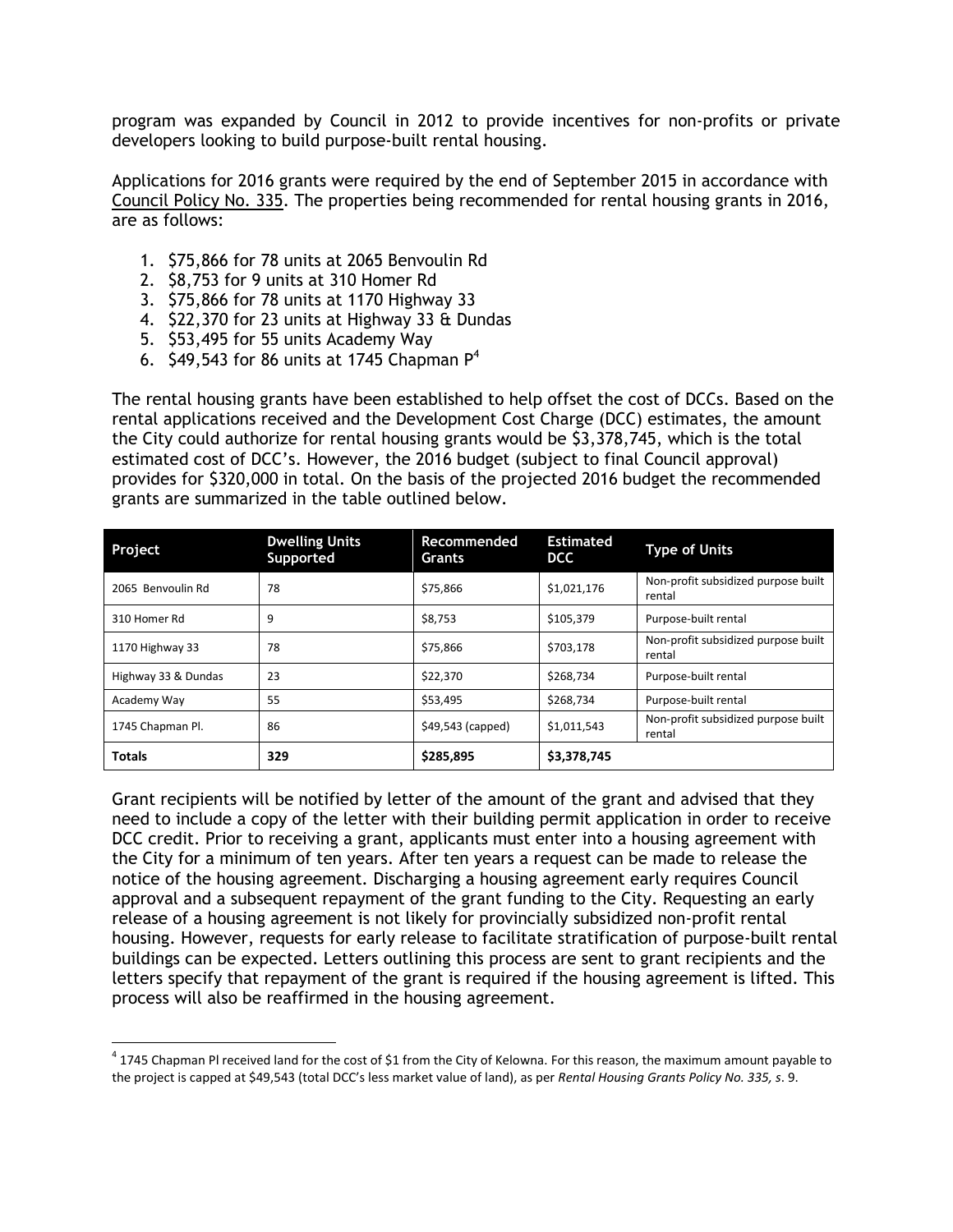In addition to rental housing grants, purpose-built rental housing projects may also make application for property tax exemption. The property tax exemption applies to the municipal share of property taxes on new purpose built rental buildings for a maximum of 10 years, and does not have to be repaid. Applications must be consistent with the OCP and supported by the City in order to be eligible. When the vacancy rate is 3% or less, purpose built rental buildings supported by Council are eligible to apply.

### **Internal Circulation:**

Divisional Director, Community Planning and Real Estate Manager, Long Range Policy and Planning Manager, Urban Planning Department Manager, Community Planning Director, Financial Services

# **Legal/Statutory Authority:**

Local Government Act, Section 877. (1) (a) 933.1 (1)

### **Legal/Statutory Procedural Requirements:**

Housing Opportunities Reserve Fund By-law No. 8593

# **Existing Policy:**

### 2030 Official Community Plan

Objective 10.3 Support the creation of affordable and safe rental, non market and /or special needs housing

Policies 10.3.1, 10.3.2, 10.3.3 & 10.3.4

Council Policy no. 355 – Rental Housing Grants

### **Financial/Budgetary Considerations:**

Budgeted funds (subject to final approval) allow for a contribution \$972 per dwelling unit to support the construction of 329 new rental dwellings. \$34,104 will return to the HORF due to the fact 1745 Chapman received a land gift from the City and is only eligible for \$49,543.

Available funds are as follows:

| Housing Opportunities Reserve Fund (HORF) - annual budget allocation:                   | \$200,000 |
|-----------------------------------------------------------------------------------------|-----------|
| Annual Budget Allocation to Rental Grants to provide partial relief from DCCs \$120,000 |           |
| <b>Total Funds Available</b>                                                            | \$320,000 |